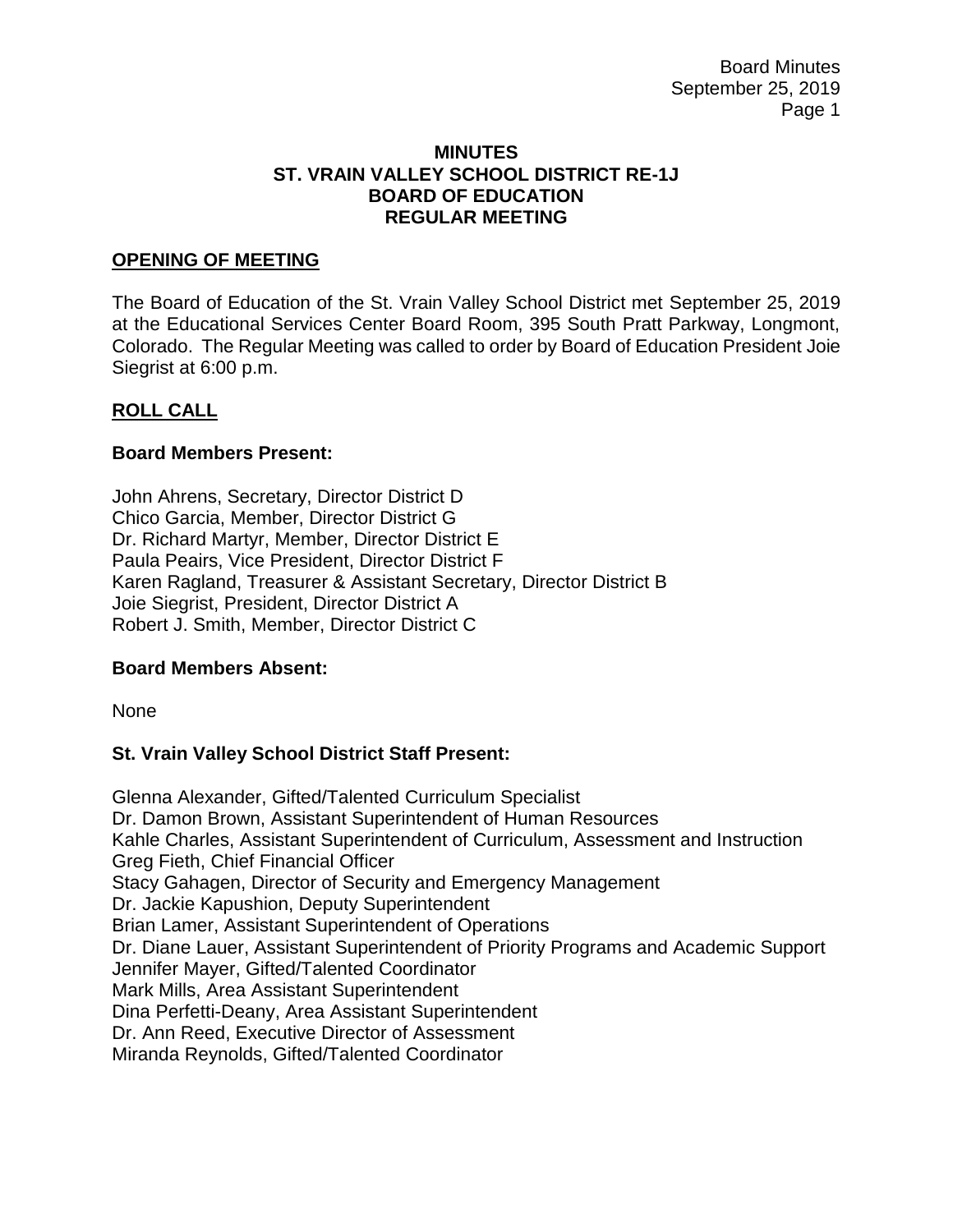Board Minutes September 25, 2019 Page 2

## **AMENDMENTS TO THE AGENDA (2.0)**

Agenda was accepted as presented.

## **AUDIENCE PARTICIPATION (3.0)**

None

## **VISITORS (4.0)**

Board President Joie Siegrist welcomed Longmont High School Student Advisory Council member Kayla Gumeson who attended the Board meeting as a liaison. Kayla shared the academic and athletic programs she is involved with at Longmont High. She was encouraged to ask questions and participate in the meeting whenever possible.

Dr. Diane Lauer introduced Glenna Alexander, Gifted and Talented Curriculum Specialist, and shared that Glenna received the 2019 Lifetime Achievement Award in Gifted/ Talented from the Colorado Association of Gifted/Talented and the Colorado Department of Education. Dr. Lauer described why Glenna was so deserving of this honor, and she presented a Superintendent's Excellence in Education award to Glenna. Glenna thanked her co-workers Jennifer Mayer and Miranda Reynolds who nominated her for this award, and for the support of the Board and administrators. Board members thanked her for her leadership and devotion to her students.

Jim Berthold, Retired District Bus Dispatcher – did not address the Board. Steve Villarreal, President, St. Vrain Valley Education Association – did not address the Board.

### **REPORTS (5.0)**

### **2019 Achievement Data (5.1)**

Dr. Ann Reed shared the 2019 achievement data that was also presented in extensive detail at the September 18, 2019 Board Study Session. Dr. Jackie Kapushion shared the process on the steps the District takes beyond receiving the achievement data. Board members thanked Dr. Reed for her thorough report.

### **CONSENT ITEMS (6.0)**

Bob Smith moved to approve Consent Agenda Item 6.1. Paula Peairs seconded.

1. Approval: First Reading, Adoption, Board Exhibit CC-E – St. Vrain Valley Organizational Chart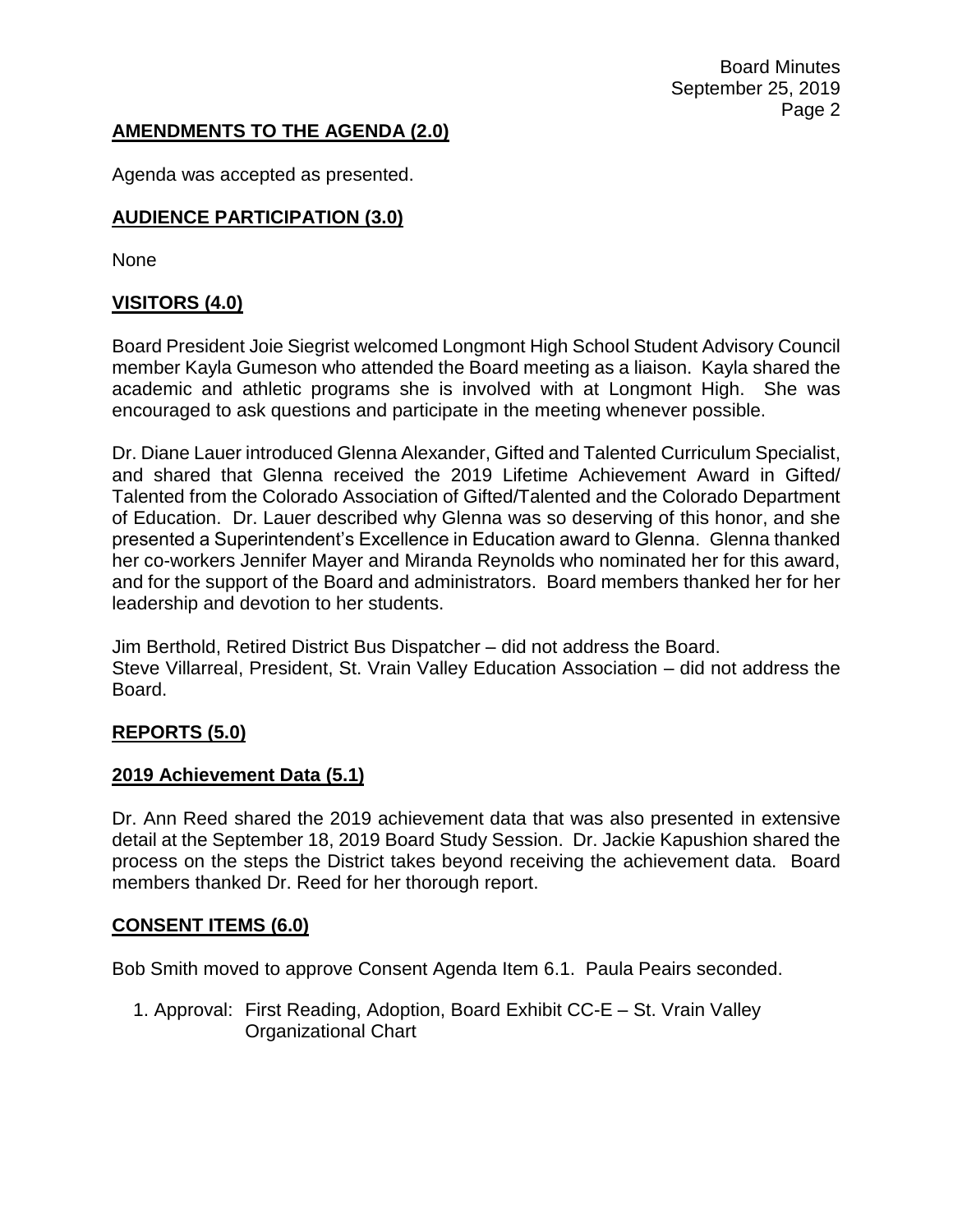# **ACTION ITEMS (7.0)**

# **Approval of 2019-2020 District Calendar Adjustment (7.1)**

Chico Garcia moved that the Board of Education approve a change to the 2019-2020 District Calendar that moves Olde Columbine High School's graduation date from Thursday, May 21, 2019 to Friday, May 22, 2019. Karen Ragland seconded.

Dr. Diane Lauer reported that, due to the increasing number of students anticipated to graduate from Olde Columbine High School this year, a larger venue was needed. Therefore, the graduation date will shift from May 21, 2019 to May 22, 2019. The venue changed from Altona Middle School to Longmont High School.

Board Policy IC/ICA School Year/School Calendar/Instruction Time states "Any change in the calendar except for emergency closings or other unforeseen circumstances shall be preceded by adequate and timely notice of no less than 30 days." Having approval by the Board on September 25, 2019 more than satisfies that policy rule so that the District is able to communicate that change to parents and students.

The motion carried by unanimous acclamation: [John Ahrens, yes; Chico Garcia, yes; Dr. Richard Martyr, yes; Paula Peairs, yes; Karen Ragland, yes; Joie Siegrist, yes; Bob Smith, yes].

# **DISCUSSION ITEMS (8.0)**

# **Board Reports (8.1)**

John Ahrens –

Meetings Attended/Comments:

- Thanked Stacy Gahagen, Dr. Haddad, and Dr. Kapushion for their roles in the highly attended Superintendent Community Meeting at Erie High School on September 12.
- Visited a Special Education class at Soaring Heights K-8 proud of the passion, joy and patience of the teachers.
- Attended Adams 12 Digital Transition Conference where District leaders showed up in force, showing their commitment not only to our District but the support of other Colorado districts to achieve a higher level of learning.
- Announced he will be attending Learning Counsel's Gathering and National Awards event November 15, 2019 in Dallas, Texas, where the District will be receiving the Best Digitally Transitioning School District in the U.S.
- Visited CU-Boulder's new Aerospace Engineering Sciences Building where 16 Northridge Elementary School fourth grade students had the ability to talk to NASA Astronaut Nick Hauge at the International Space Station via HAM radio.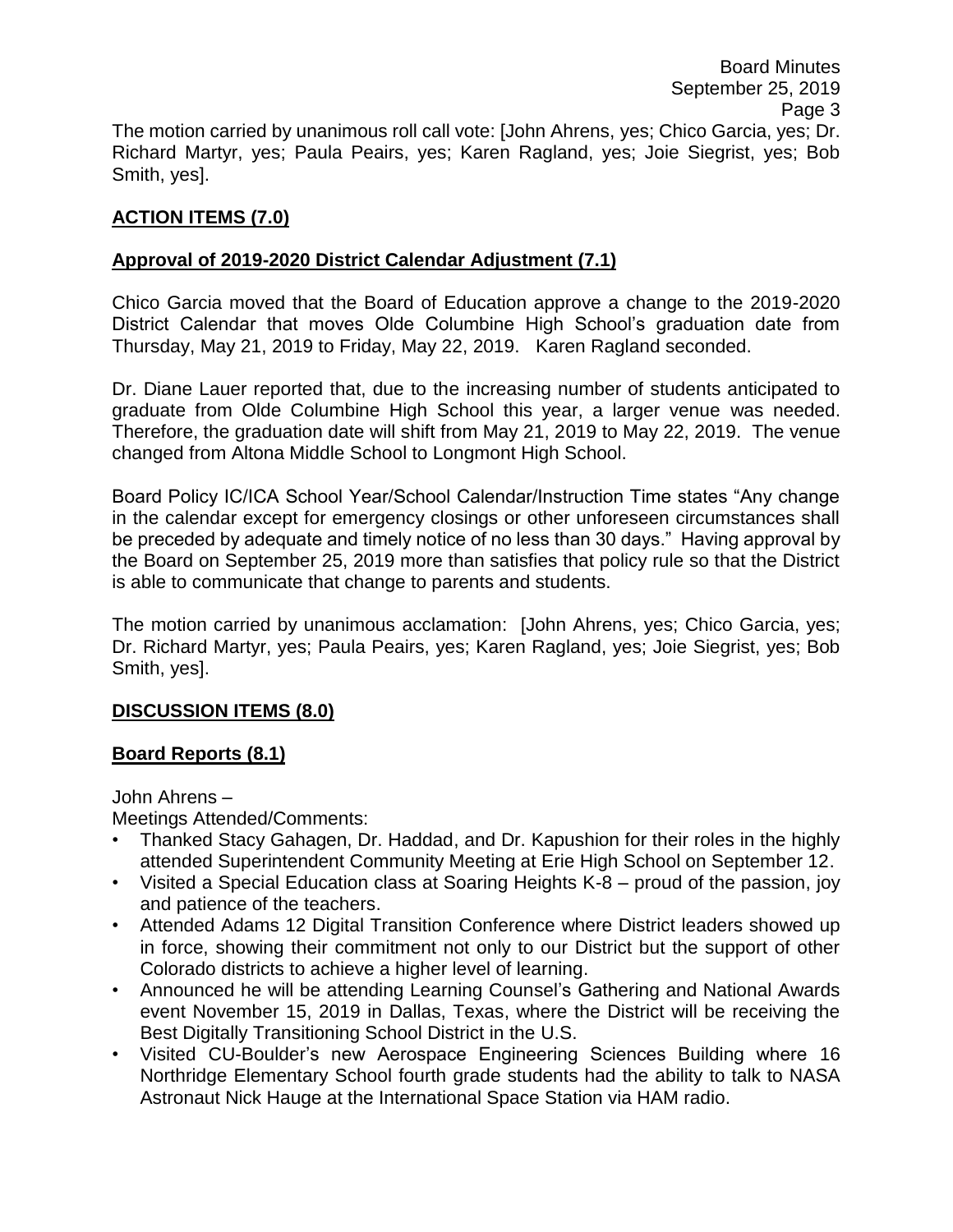### Chico Garcia –

Meetings Attended/Comments:

- Congratulated and thanked all that were involved in the excellent 2019 achievement data – the parents, the students' performances in the classroom, and administration.
- Expressed his pride in Frederick High School over 100 freshman taking AP tests this semester, the start of P-TECH, the athletic programs; and the Frederick/Firestone/ Dacono community that supports their schools and students.

### Dr. Richard Martyr –

Meetings Attended/Comments:

- Attended Leadership St. Vrain extremely valuable, high quality program that helps the District stay connected to the community and for us, as a District, to learn better ways to serve public education.
- Appreciated that Colorado Governor Jared Polis came to Legacy Elementary School to read to the Kindergarten classes – appreciates Governor Polis' focus on early childhood literacy that aligns with our District's priority to narrow the achievement gap.
- Thanked the Innovation Center team for bringing the Mobile Innovation Lab to the Western Regional National School Boards Association meeting in Estes Park.
- Congratulations to Altona Middle School for being one of three finalists for the Colorado Succeeds Transformational Impact in a Middle School for the State of Colorado award.

### Paula Peairs –

Meetings Attended/Comments:

- Attended the 2019 Colorado Succeeds Awards Night where the District won the Excellence in Technology Enabled Learning Award, sponsored by Arrow Electronics – congratulations to everyone that was nominated; it was an honor just to be included.
- Thanked the staff for their extremely comprehensive Study Session reports shows that the District is on track for hitting strategic priorities.

### Karen Ragland –

Meetings Attended/Comments:

- Attended first Finance & Audit Committee Meeting in her new role as Board Treasurer – appreciates everyone's patience as she learns more about the District's finances.
- Toured the APEX Homeschool Program's new building thank you to Sherri Schumann and Kim Lancaster for their overview of the Program.
- Attended the Superintendent Community Meeting at Niwot High School NHS parents had many questions and overall was great use of administrator's time.
- Met with Brandon Shaffer District and the State of Colorado is fortunate to have him as a resource.

### Joie Siegrist –

Meetings Attended/Comments:

• Enjoys participating in the Educational Foundation for the St. Vrain Valley fundraisers for the District – encouraged everyone to participate in the upcoming events.